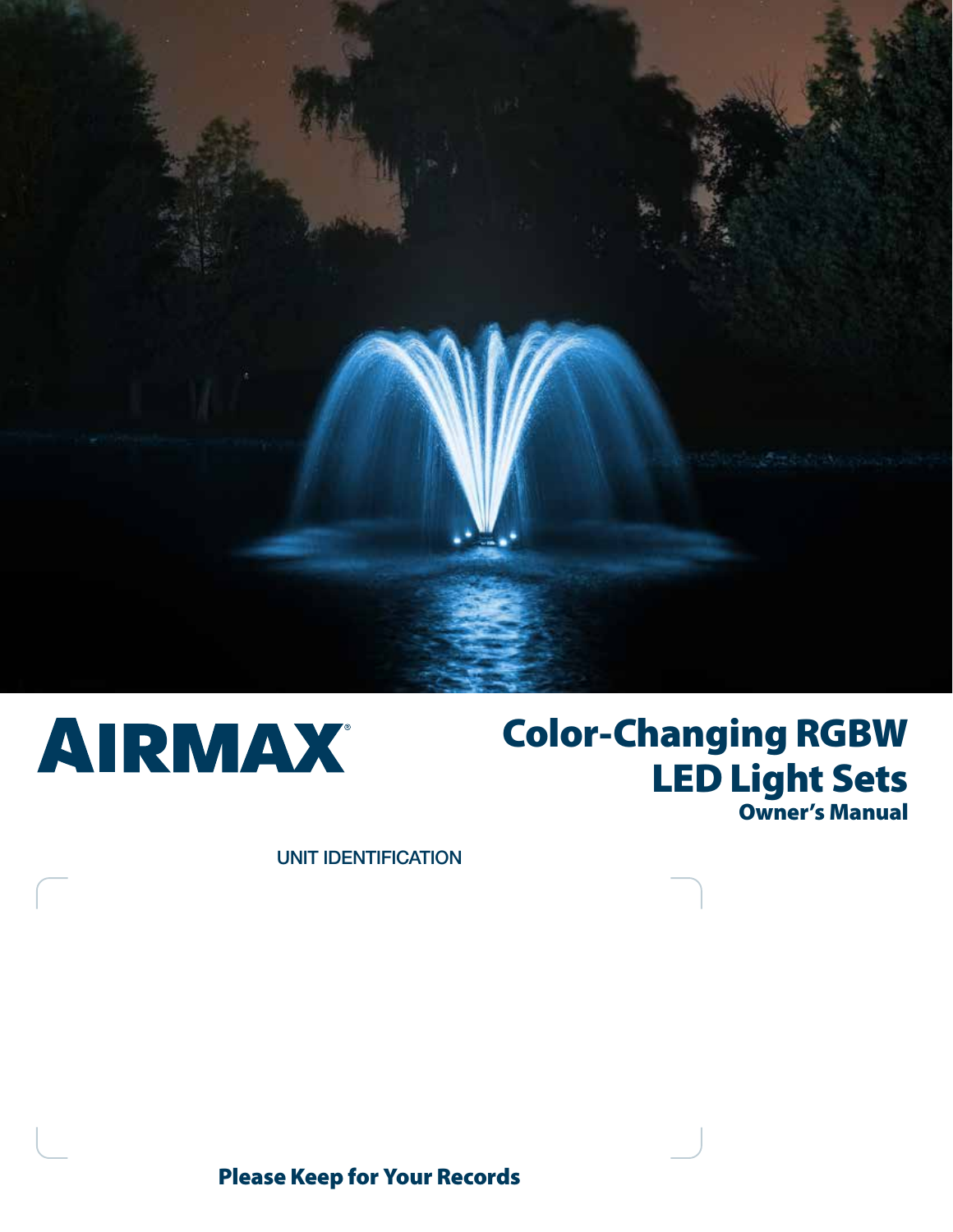## OWNER'S MANUAL FOR:

## Airmax® Color-Changing RGBW LED Light Set



## THANK YOU FOR CHOOSING The Airmax Color-Changing RGBW LED Light Set

## ENGLISH

## **SECTION**

|   | Setup & Installation         | З |
|---|------------------------------|---|
|   | <b>RGBW Color Remote</b>     | 3 |
| 3 | Maintenance & Winter Storage |   |
| 4 | Troubleshooting              |   |
| 5 | <b>Replacement Parts</b>     | 3 |
|   | 1 A I –  –  1                |   |

6 Warranty 7

## FRANCIAS

### **SECTION**

| 1. | Installation                     | 5 |
|----|----------------------------------|---|
| 2. | Instructions de télécommande     | 5 |
|    | 3 Entretien et stockage hivernal | 6 |
| 4  | Résolution de problème           | 6 |
|    | 5 Pièces de rechange             | 6 |
|    | 6 Garantie                       |   |

## Important Safety Instructions

- Under NO circumstances should anyone enter the water with the electrical equipment plugged in and/or in operation.
- WARNING Risk of electric shock This light set is supplied with a grounding conductor and grounding-type attachment plug. To reduce the risk of electric shock, be certain that it is connected only to a properly grounded, grounding-type receptacle. This light set has not been investigated for use in swimming pool areas.
- ALWAYS use a GFCI protected receptacle or breaker.
- NEVER lift or drag the light set by the power cord.
- During freezing temperatures, remove and store inside.
- If installing from a boat or raft ALWAYS wear a Life Guard approved personal flotation device.
- ALWAYS use a qualified electrician when installing a power source next to your pond.

## Consignes de sécurité importantes

- En aucun cas, il faut que quelqu'un entre dans l'eau avec l'équipement électrique branché et / ou en fonctionnement.
- AVERTISSEMENT Risque de choc électrique Cet ensemble de lumière est fourni avec un conducteur de mise à la terre et une fiche de branchement de mise à la terre. Pour réduire le risque de choc électrique, assurez-vous qu'il est connecté uniquement à une prise de mise à la terre correctement mise à la terre. Cet ensemble de lumière n'a pas été étudié pour être utilisé dans les piscines.
- Utilisez TOUJOURS un réceptacle ou un disjoncteur protégé par DDFT.
- NE JAMAIS soulever ou faire glisser la lumière par le cordon d'alimentation.
- Pendant les températures de congélation, enlever et stocker à l'intérieur.
- Si l'installation à partir d'un bateau ou d'un radeau TOUJOURS porte un dispositif de flottement personnel approuvé Life Guard.
- TOUJOURS utiliser un électricien qualifié lors de l'installation d'une source d'alimentation à côté de votre étang.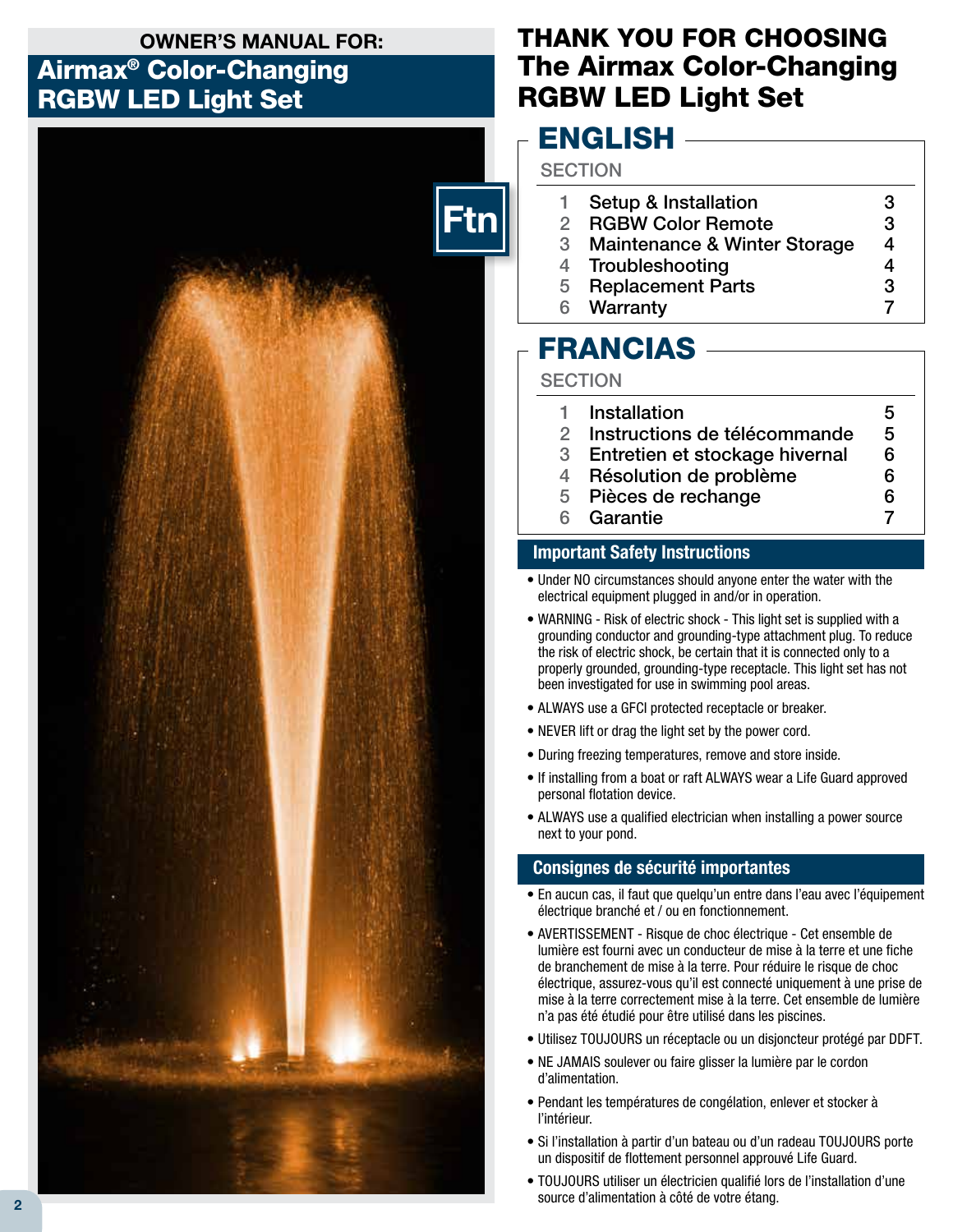#### 1. Installation

#### Installing the Airmax LED Light Set (Fig. 5)

- 1) To attach the light, clip the light into the inner mounting positions on the float and use the vertical tension screw to secure the light into place. Continue until all lights are attached.
- 2) After attaching the Airmax LED Light Set to the float, connect the quick disconnect end to the power cord.
- 3) Attach the light set power cord strain relief on to one of the loops underneath the float mount ring.
- 4) Adjust the lights to point in the desired direction.
- 5) Connect the light set's power cord into the control panel or other GFCI outlet.



#### 2. RGBW Remote Control Instructions

The Airmax Color-Changing RGBW LED Light Set is run by a wireless remote with a range of up to 200ft. The wireless remote allows you to change the color, dim/brighten the lights, control flash/fade speed and run up to 9 preset programs. Your wireless remote has already been paired for your light set on Zone 1. Requires: 2 AAA Batteries(Included).

### Basic Control Functions

- Press and Hold Master ON or ZONE ON for several seconds to turn all lights to white mode (Fig. 6)
- Touch the color ring to adjustment lights to any color.
- While in white or solid color mode, use the speed buttons to change the tone from cool to warm white or vibrant to pastel colors.
- Change the brightness by using the brightness slider.
- Adjust flash/fade speed for any preset program using the speed buttons.

#### Preset Programs/Modes

Press the "M" Mode button to scroll through the pre-programmed light settings:

Program 1 - Color Flash and Freeze Sequences Multiple flash and freeze sequences of all colors.

Program 2 - Color Fades Red, orange, yellow, green, blue, and pink one after the other.

Program 3 - Color Fades Green, blue, and pink one afte the other.

Program 4 - Color Fades Green, blue, purple, and pink one after the other.

Program 5 - Color Fades Red, orange, yellow, green, pink and blue one after the other.

Program 6 - Color Fades Red, white and blue one after the other.

Program 7 - Color Fades White, pink and blue one after the other.

Program 8 - Color Fades White, green, blue, and red one after the other.

#### Program 9 - Color Fades

Blue, green, yellow, pink, red, and purple one after the other.



#### NOTE:

Your wireless remote has aleady been paired for your light set on Zone 1.

In the event that your light set becomes unpaired or to link additional lights to the remote, follow the steps below.

Linking new lights to the remote control:

- 1. Ensure that you have new batteries in your remote and that the light set you wish to pair is within the 200' working range of the remote control. Depending on conditions, you may have to decrease the distance between the lights and the remote during the re-paring process.
- 2. Choose which zone you want to assign the lights (1 to 4)
- 3. Switch off the main power supply of the lights in the selected zone with the main switch or pull the plug from the socket. For digital timers, turn to MANUAL OFF.
- 4. Now switch on the lights again and within 3 seconds, TAP Zone On button three times on the remote control.
- 5. When the link operation is successful, the lights will flash GREEN two times then reset to RED.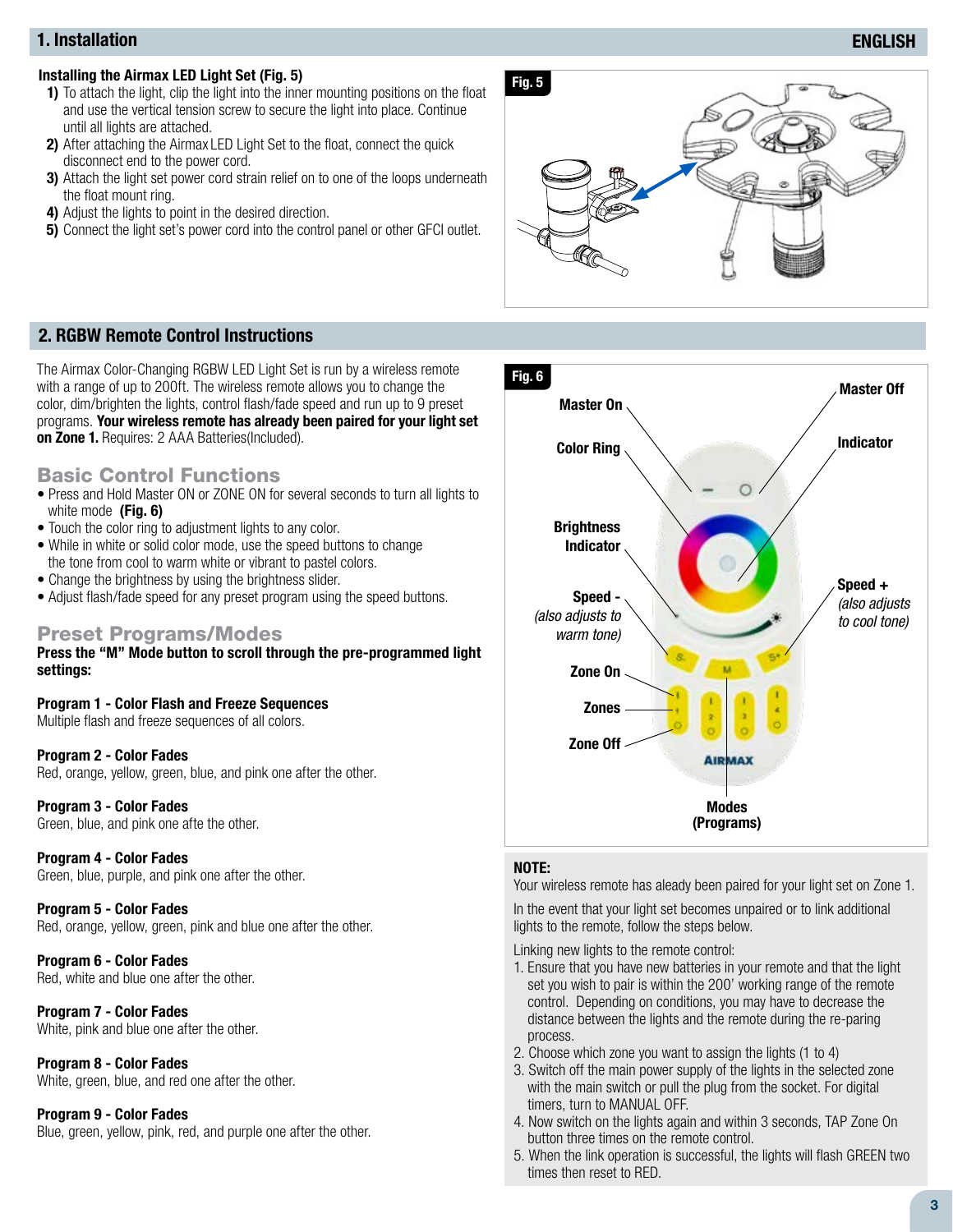#### 3. Maintenance & Winter Storage

#### A) Maintenance

1) Disconnect ALL power from the fountain and lights before attempting any maintenance.

2) Periodically clean light set lens with a non-abrasive brush and cleaner. We recommend Airmax Fountain & Aeration Cleaner (#530298)

#### B) Winter Removal & Storage

- 1) Remove the fountain and lights from the pond before ice begins to form.
- 2) This is the perfect time to clean or power wash any debris on the unit before storing.
- 3) It is recommended to disconnect lights from fountain and store in an area above freezing temperatures.

#### C) Spring Installation Inspection

1) Before re-installing the fountain and lights in the spring, check the condition of the power cord and quick disconnect. Replace any o-rings that may be worn.

### 4. Troubleshooting

| <b>IF ALL LIGHTS OFF</b>             |                                                       |  |  |  |
|--------------------------------------|-------------------------------------------------------|--|--|--|
| <b>ISSUE</b>                         | CORRECTION                                            |  |  |  |
| <b>GFCI Tripped</b>                  | <b>Reset GFCI</b>                                     |  |  |  |
| Power Cord Cut                       | Repair or replace power cord                          |  |  |  |
| Water in fixtures                    | Contact Airmax or local dealer for repair/replacement |  |  |  |
| Voltage not high enough for starting | Make sure voltage at receptacle is 120V+-5%           |  |  |  |
| Timer not running                    | Verify timer is keeping time, replace timer if not    |  |  |  |
| Timer trippers are not set correctly | Set on / off trippers correctly                       |  |  |  |
| Photocell defective                  | Replace photocell                                     |  |  |  |
| IF ONE OR MORE (NOT ALL) LIGHTS OFF  |                                                       |  |  |  |
| <b>ISSUE</b>                         | <b>CORRECTION</b>                                     |  |  |  |
|                                      |                                                       |  |  |  |
| Water in fixtures                    |                                                       |  |  |  |
| <b>IFD bulb driver failed</b>        | Contact Airmax or local dealer for repair/replacement |  |  |  |
| <b>LED Bulb failed</b>               |                                                       |  |  |  |
| <b>IF LIGHTS DIM</b>                 |                                                       |  |  |  |
| <b>ISSUE</b>                         | <b>CORRECTION</b>                                     |  |  |  |
| Voltage not high enough for starting | Make sure voltage at receptacle is 120V+-5%           |  |  |  |

| IF ONE OR MORE (NOT ALL) LIGHTS DIM      |                                                       |  |  |
|------------------------------------------|-------------------------------------------------------|--|--|
| <b>ISSUE</b>                             | <b>CORRECTION</b>                                     |  |  |
| Water in fixtures                        | Contact Airmax or local dealer for repair/replacement |  |  |
| Photocell defective                      | Replace photocell                                     |  |  |
| <b>LED bulb driver failed</b>            | Contact Airmax or local dealer for repair/replacement |  |  |
| <b>IF LIGHTS FLICKER</b>                 |                                                       |  |  |
| <b>ISSUE</b>                             | <b>CORRECTION</b>                                     |  |  |
| Water in fixtures                        | Contact Airmax or local dealer for repair/replacement |  |  |
| Voltage not high enough for starting     | Make sure voltage at receptacle is 120V+-5%           |  |  |
| <b>LED bulb driver failed</b>            | Contact Airmax or local dealer for repair/replacement |  |  |
| IF LIGHTS TURN ON AND OFF INTERMITTENTLY |                                                       |  |  |
| <b>ISSUE</b>                             | <b>CORRECTION</b>                                     |  |  |
| Water in fixtures                        | Contact Airmax or local dealer for repair/replacement |  |  |
| Photocell defective                      | Replace photocell                                     |  |  |
| <b>LED bulb driver failed</b>            | Contact Airmax or local dealer for repair/replacement |  |  |

NOTE: Pre-Programmed light modes can cause lights to dim, flicker, and fade in and out. When trouble shooting, please ensure you are in the basic ON mode by turning the unit off with the "MASTER OFF" button, then press and hold "MASTER ON" for several seconds to turn all lights to white mode. (Fig. 6)

## 5. Replacement Parts

## LED Light Replacement Parts

- **1.** #651307 Mounting Clamp
- **2.** #651325 Tension Screw, ¼ 20 x 1 ¼"
- **3.** #651722 Bolt, ¼ 20 x 1 ¼"
- **4.** #651723 Washer, ¼"
- **5.** #651308 Band Clamp

#### **6. Power Cord Options**

#652646 – 100 feet, 16/3 #652647 – 150 feet, 16/3 #652648 – 200 feet, 16/3 #652649 – 250 feet, 16/3 #652667 – 300 feet, 16/3 #652668 – 350 feet, 16/3 #652669 – 400 feet, 16/3

**7.** #651060 – Strain Relief (16 gauge)

- **8.** #651357 Power Cord End Cap, Female
- **9.** #651163 Female End Cap, O-Ring

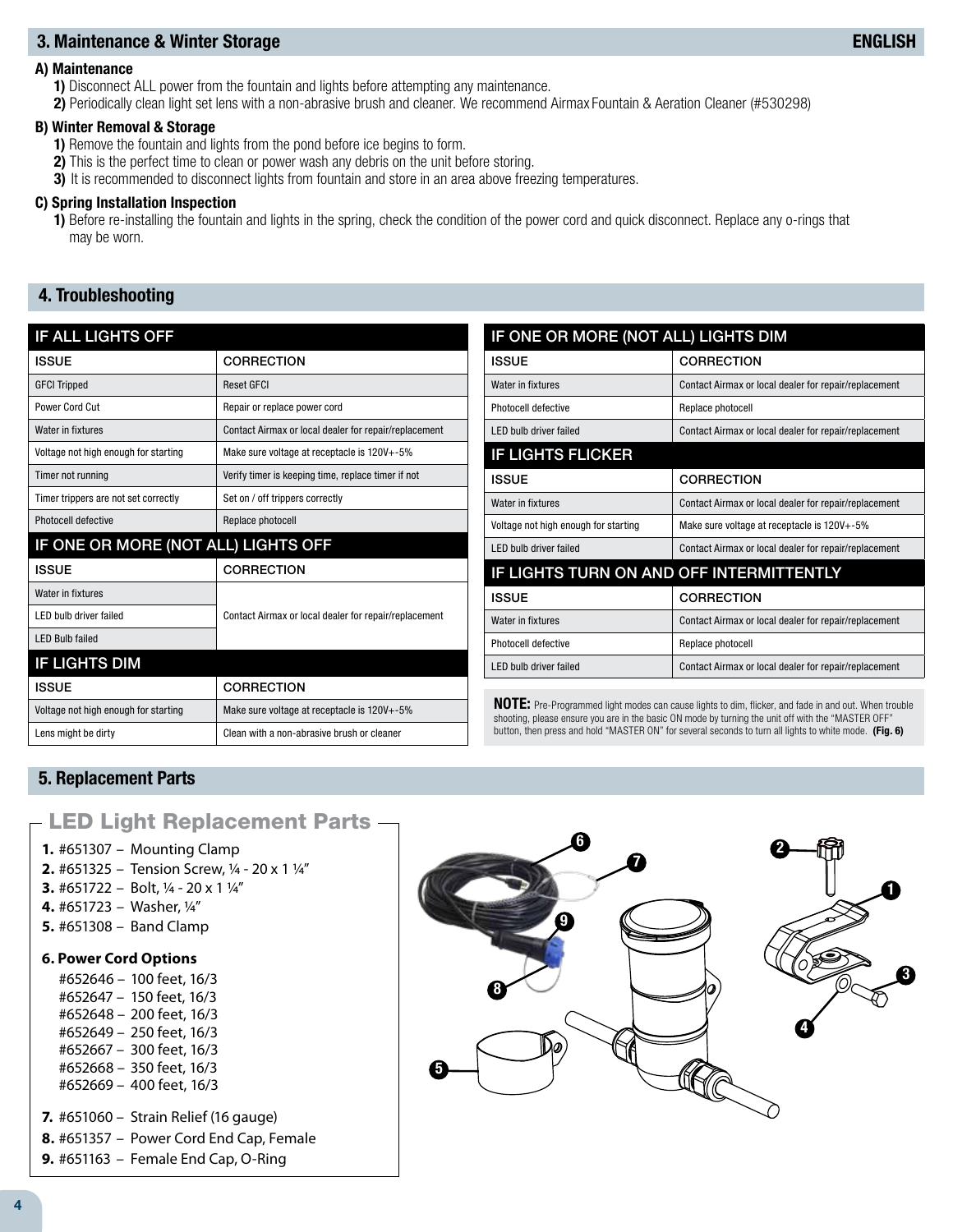#### 1. Configuration et installation

#### Installation de la fontaine de lumière Set Airmax LED (Fig. 5)

- 1) Pour fixer la lumière, collez la lumière dans les positions de montage internes du flotteur et utilisez la vis de tension verticale pour fixer la lumière en place. Continuez jusqu'à ce que toutes les lumières soient fixées.
- 2) Après avoir attaché le Set de lumière LED Airmax au flotteur, connectez l'extrémité de déconnexion rapide au cordon d'alimentation.
- 3) Fixez le levier de tension du cordon d'alimentation allumé sur l'une des boucles sous la bague de montage du flotteur.
- 4) Réglez les lumières pour pointer dans la direction souhaitée.
- 5) Connectez le cordon d'alimentation du luminaire dans le panneau de commande ou d'autres prises GFCI



#### 2. Instructions de télécommande RGBW

Le système de lumière LED RGBW modifiant les couleurs Airmax est exécuté par une télécommande sans fil pouvant atteindre 200 pieds. La télécommande sans fil vous permet de changer de couleur, de sombrer / allumer les lumières, de contrôler la vitesse du flash et d'exécuter jusqu'à 9 programmes préréglés. Votre télécommande sans fil a déjà été jumelée pour votre éclairage réglé sur la Zone 1. Nécessite: 2 piles AAA (incluses).

#### Fonctions de contrôle de base

- Appuyez et maintenez la touche principal ON ou zone ON enfoncée pendant plusieurs secondes pour allumer toutes les lumières en mode blanc. (Fig. 6)
- Touchez la bague de couleur sur les lumières de réglage sur n'importe quelle couleur.
- En mode couleur blanc ou uni, utilisez les boutons de vitesse pour changer le ton du blanc froid au blanc chaud ou des couleurs vives aux pastels.
- Changez la luminosité en utilisant la bague de glissement.
- Réglez la vitesse du flash/ décolorer pour tout programme préréglé à l'aide des boutons de vitesse.

#### Programme/Mode Prédéfinis

Appuyez sur le bouton "M" pour faire défiler les réglages de lumière préprogrammés:

Programme 1- Flash couleur et pause: Plusieurs séquences de flash et de pause de toutes les couleurs.

Programme 2 - Décoloration de la couleurr: Rouge, orange, jaune, vert, bleu et rose les uns après les autres.

Programme 3 - Décoloration de la couleur: Vert, bleu et rose l'un après l'autre.

**Programme 4 - Décoloration de la couleur:** Vert, bleu, violet et rose l'un après l'autre.

Programme 5 - Décoloration de la couleur: Rouge, orange, jaune, vert, rose et bleu les uns après les autres.

Programme 6 - Décoloration de la couleur: Rouge, blanc et bleu l'un après l'autre.

Programme 7 - Décoloration de la couleur: Blanc, rose et bleu l'un après l'autre.

**Programme 8 - Décoloration de la couleur:** Blanc, vert, bleu et rouge l'un après l'autre.

Programme 9 - Décoloration de la couleur: Bleu, vert, jaune, rose, rouge et violet l'un après l'autre.



#### NOTE:

Votre télécommande sans fil a déjà été jumelée pour votre éclairage réglé sur la Zone 1.

Si vous ne parvenez pas à allumer votre éclairage ou si vous voulez lier des lumières supplémentaires à la télécommande, suivez les étapes ci-dessous.

Lier de nouvelles lumières à la télécommande:

- 1. Assurez-vous que vous avez de nouvelles piles dans votre télécommande et que le jeu de lumières que vous souhaitez coupler se trouve dans la plage de fonctionnement de 200 pieds de la télécommande. Selon les conditions, vous devrez peut-être réduire la distance entre les lumières et la télécommande pendant le processus de recomposition.
- 2. Choisissez la zone à laquelle vous souhaitez attribuer les lumières (1 à 4)
- 3. Coupez l'alimentation principale des lampes de la zone sélectionnée à l'aide de l'interrupteur principal ou retirez la fiche de la prise. Pour les minuteries numériques, sélectionnez MANUAL OFF
- 4. Maintenant, allumez à nouveau les lumières et dans les 3 secondes, appuyez trois fois sur le bouton TAP Zone On de la télécommande.
- 5. Lorsque l'opération de liaison est réussie, les voyants clignotent en VERT deux fois puis se remettent au ROUGE.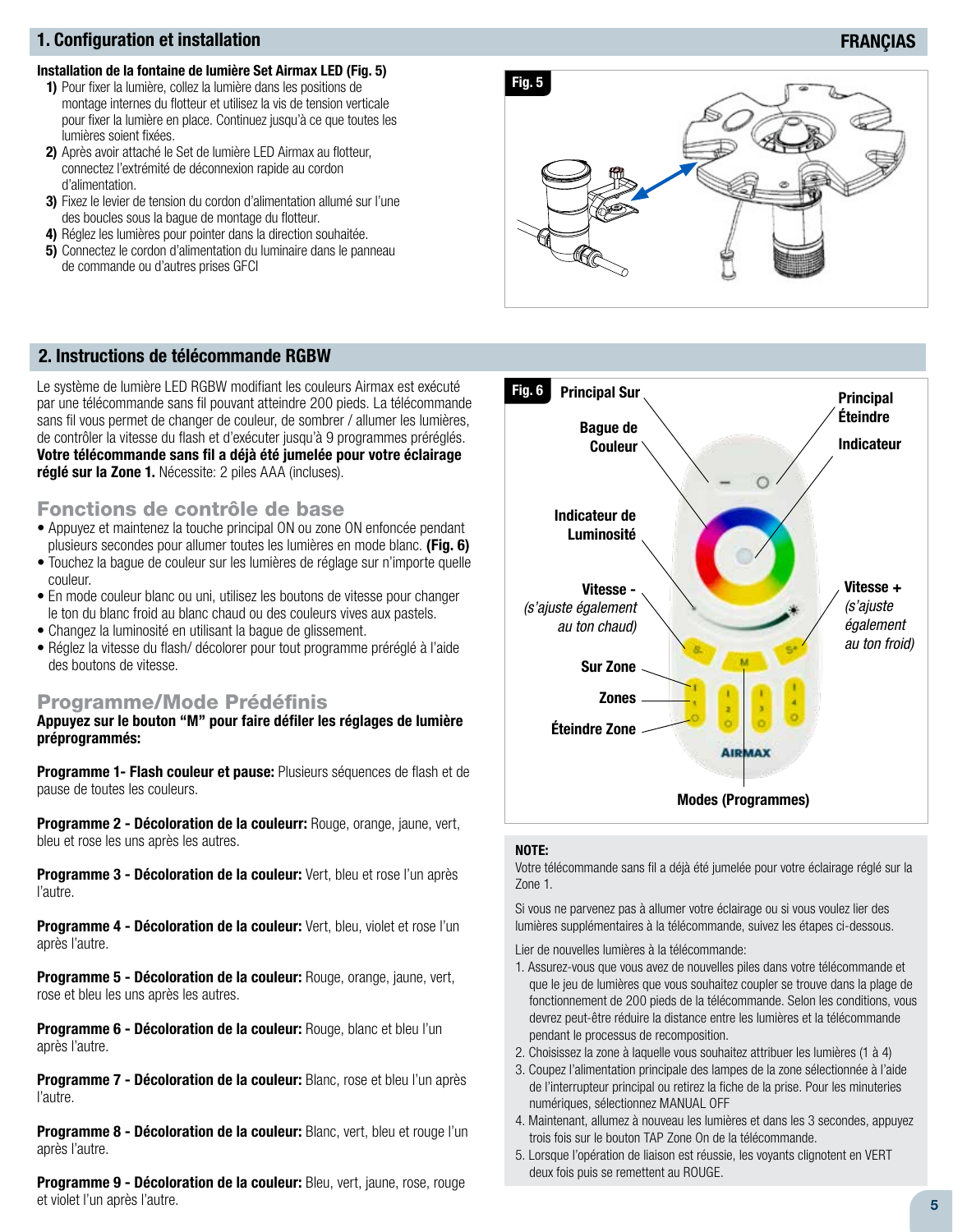### 3. Maintenance et Stockage d'hiver

#### A) Maintenance

- 1) Coupez toutes les alimentations de la fontaine et les lumières avant tout entretien.
- 2) Nettoyez régulièrement l'écran d'admission fontaine de débris, d'algues et / ou de mauvaises herbes aquatiques.
- 3) Nettoyez régulièrement la lentille de jeu de la lumière avec une brosse non-abrasive et plus propre.

#### B) Hiver Enlèvement et stockage

- 1) Retirer la fontaine et les lumières de l'étang avant que la glace commence à se former.
- 2) Ce est le moment idéal pour nettoyer ou de pouvoir laver les débris de l'appareil avant de le ranger.
- 3) Il est recommandé de débrancher les feux de fontaine et entreposer dans un endroit au-dessus des températures de congélation.

#### C) Inspection Printemps d'installation

1) Avant de réinstaller la fontaine et les lumières au printemps, vérifier l'état du cordon d'alimentation, connecteurs à déconnexion rapide et remplacer les joints toriques qui peuvent être cassées.

## 4. Résolution de Problème

| <b>SI TOUS LES VOYANTS HORS</b>                       |                                                                         |  |  |  |
|-------------------------------------------------------|-------------------------------------------------------------------------|--|--|--|
| <b>QUESTION</b>                                       | <b>CORRECTION</b>                                                       |  |  |  |
| GFCI déclenché                                        | Réinitialiser GFCI                                                      |  |  |  |
| Cordon d'alimentation Cut                             | Réparer ou remplacer le cordon d'alimentation                           |  |  |  |
| Eau sur les appareils                                 | Contactez Airmax ou revendeur local pour réparation / remplacement      |  |  |  |
| Tension pas assez élevé pour un<br>démarrage          | Assurez-vous que la tension au réceptacle est 120V + -5%                |  |  |  |
| Minuterie ne fonctionne pas                           | Vérifiez la minuterie est de garder le temps, remplacer minuterie sinon |  |  |  |
| Excursionnistes minuterie ne sont pas<br>correctement | Activé / désactivé excursionnistes correctement                         |  |  |  |
| Cellule photoélectrique défectueuse                   | remplacer cellule photoélectrique                                       |  |  |  |
| SI UN OU PLUSIEURS (MAIS PAS TOUS) SE ALLUME OFF      |                                                                         |  |  |  |
| QUESTION                                              | <b>CORRECTION</b>                                                       |  |  |  |
| Eau sur les appareils                                 | Contactez Airmax ou revendeur local pour réparation / remplacement      |  |  |  |
| Pilote d'ampoule LED échoué                           |                                                                         |  |  |  |
| <b>LED Bulb failed</b>                                |                                                                         |  |  |  |
| SI LUMIÈRES SE ÉTEIGNENT                              |                                                                         |  |  |  |
| <b>QUESTION</b>                                       | <b>CORRECTION</b>                                                       |  |  |  |
| Tension pas assez élevé pour un                       | Assurez-vous que la tension au réceptacle est 120V + -5%                |  |  |  |
| démarrage                                             |                                                                         |  |  |  |
| Objectif peut-être sale                               | Nettoyer avec une brosse ou un nettoyant non abrasif                    |  |  |  |

## SI UN OU PLUSIEURS (PAS TOUS) LES LUMIÈRES TAMISÉES

| <u>UN OUT LUUILUITU (I AU TUUU) LLU LUIVIILITLU TAIVIIULLU</u>       |                                                                                                                 |  |  |  |
|----------------------------------------------------------------------|-----------------------------------------------------------------------------------------------------------------|--|--|--|
| QUESTION                                                             | <b>CORRECTION</b>                                                                                               |  |  |  |
| Eau sur les appareils                                                | Contactez Airmax ou revendeur local pour réparation / remplacement                                              |  |  |  |
| Cellule photoélectrique défectueuse                                  | remplacer cellule photoélectrique                                                                               |  |  |  |
| <b>LED bulb driver failed</b>                                        | Contactez Airmax ou revendeur local pour réparation / remplacement                                              |  |  |  |
| SI SCINTILLEMENT LUMIÈRE                                             |                                                                                                                 |  |  |  |
| QUESTION                                                             | <b>CORRECTION</b>                                                                                               |  |  |  |
| Eau sur les appareils                                                | Contactez Airmax ou revendeur local pour réparation / remplacement                                              |  |  |  |
| Tension pas assez élevé pour un<br>démarrage                         | Assurez-vous que la tension au réceptacle est 120V + -5%                                                        |  |  |  |
| Pilote d'ampoule LED échoué                                          | Contactez Airmax ou revendeur local pour réparation / remplacement                                              |  |  |  |
| SI LES LUMIÈRES ALLUMENT ET SE ÉTEIGNENT<br><b>PAR INTERMITTENCE</b> |                                                                                                                 |  |  |  |
| <b>QUESTION</b>                                                      | <b>CORRECTION</b>                                                                                               |  |  |  |
| Free contractor contratts                                            | $\Omega$ and a density $\Lambda$ becomes a contracted by a contracted by the set of the contracted by $\Lambda$ |  |  |  |

| Eau sur les appareils               | Contactez Airmax ou revendeur local pour réparation / remplacement |
|-------------------------------------|--------------------------------------------------------------------|
| Cellule photoélectrique défectueuse | remplacer cellule photoélectrique                                  |
| Pilote d'ampoule LED échoué         | Contactez Airmax ou revendeur local pour réparation / remplacement |
|                                     |                                                                    |

NOTER: Les modes de lumière pré-programmés peuvent provoquer des lumières qui s'allument, scintillent et disparaissent. Lors de la prise de décision, assurez-vous que vous êtes en mode "SUR" basique en éteignant l'appareil avec le bouton "PRINCIPAL ÉTEINDRE", puis maintenez la touche PRINCIPAL SUR enfoncée pendant plusieurs secondes pour allumer toutes les lumières en mode blanc. (Fig. 6)

## 5. Pièces de Rechange

## Pièces de rechange LED

- **1.** #651307 Collier de fixation
- **2.** #651325 Vis de tension, ¼ 20 x 1 ¼"
- **3.** #651722 Boulon, ¼ 20 x 1 ¼"
- **4.** #651723 Rondelle, ¼"
- **5.** #651308 collier de serrage
- **6. Les options du cordon d'alimentation**

**9.** #651163 – Femme embout, joint torique

#652646 – 100 pieds, 16/3 #652647 – 150 pieds, 16/3 #652648 – 200 pieds, 16/3 #652649 – 250 pieds, 16/3 #652667 – 300 pieds, 16/3 #652668 – 350 pieds, 16/3 #652669 – 400 pieds, 16/3 **7.** #651060 – Décharge de traction (16 gauge) **8.** #651357 – Cordon embout, femelle

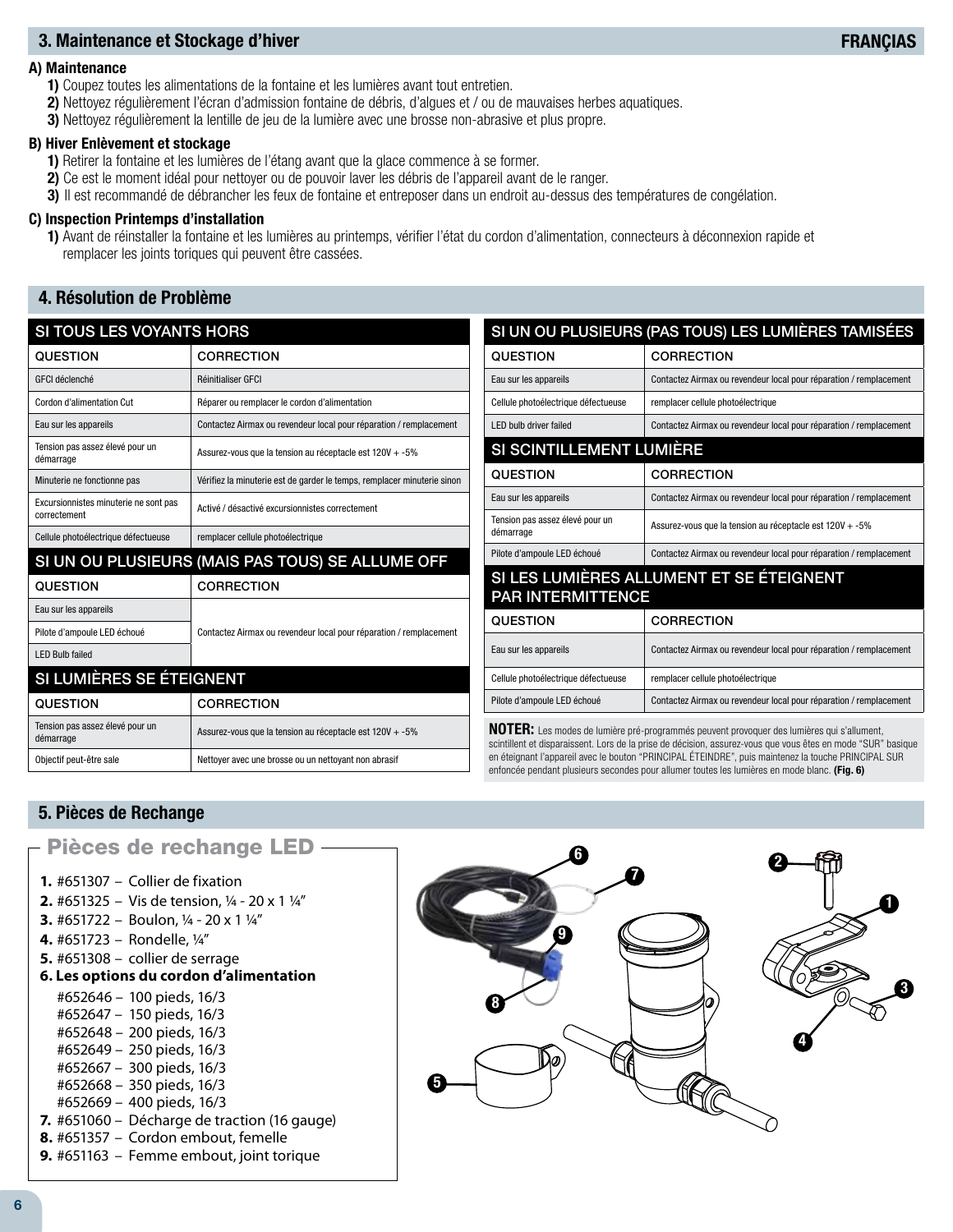# **Airmax, Inc.**  Airmax LED Light Sets *Limited Warranty*

Airmax, Inc. warrants to the original purchaser (the end user) of any Airmax LED Light Sets manufactured by Airmax, Inc. that any component which proves to be defective in materials or workmanship, as determined by the factory within 3 years from the original purchased date, will be repaired or replaced at no charge with a new or remanufactured part, and returned freight prepaid. The end user shall assume all the responsibility and expense for removal, packaging, and freight to ship to Airmax, Inc. to determine the warranty claim and for all reinstallation expenses.

The warranty is void in cases where damage results from: improper installation, improper electrical connection, improper voltage, alteration, lightning, careless handling, misuse, abuse, disassembly of unit or failure to follow maintenance or operating instructions. Modification or repair by an unauthorized repair facility will void the warranty.

In no case will Airmax, Inc. or its dealers accept responsibility for any costs incurred by the user during installation, removal, inspection, evaluation, repair, parts replacement, or for return freight. Nor will any liability be accepted for loss of use, loss of profits, loss of goodwill, for consequential damage, or for personal injuries to the purchaser or any person.

In the event of problems believed to be covered under warranty, it will be necessary to notify the dealer who will try to help resolve the problem and who may contact the factory for additional assistance. If it is concluded that there may be a defect which may be covered under warranty, it will be necessary to get a Return Material Authorization (RMA) from the dealer before shipment. Freight collect shipments will not be accepted by the factory on warranties or repairs.

The product or part(s) must be returned freight prepaid, to the factory, as directed, and in its original packaging or in a container which will prevent damage. Parts returned under warranty and damaged during shipping will not be covered under warranty for the shipping damage. If the factory evaluation of the returned goods concludes that the failure is due to defects in materials or workmanship, the part or parts in question will be replaced under warranty with new parts, remanufactured parts, or will be repaired; at the factory's option. The warranty period for all parts supplied under warranty will terminate at the end of the original product's warranty. All warranty shipments from the factory will be shipped freight prepaid.

Warranty registration is HIGHLY recommended.

No implied warranties of any kind are made by Airmax, Inc. for its products, and no other warranties, whether expressed or implied, including implied warranties of merchantability and fitness for a particular purpose, shall apply. Should an Airmax, Inc. product prove to be defective in materials or workmanship, the retail purchaser's sole remedy shall be repair or replacement of the product as expressly provided above.

The manufacturer's warranty will begin from the dealer's original purchase date if the product is not registered. To register a product, you are required to fill out the warranty registration form at airmaxeco. com/warranty. Warranty registration must be submitted directly to Airmax within 30 days of the end-users purchase date.